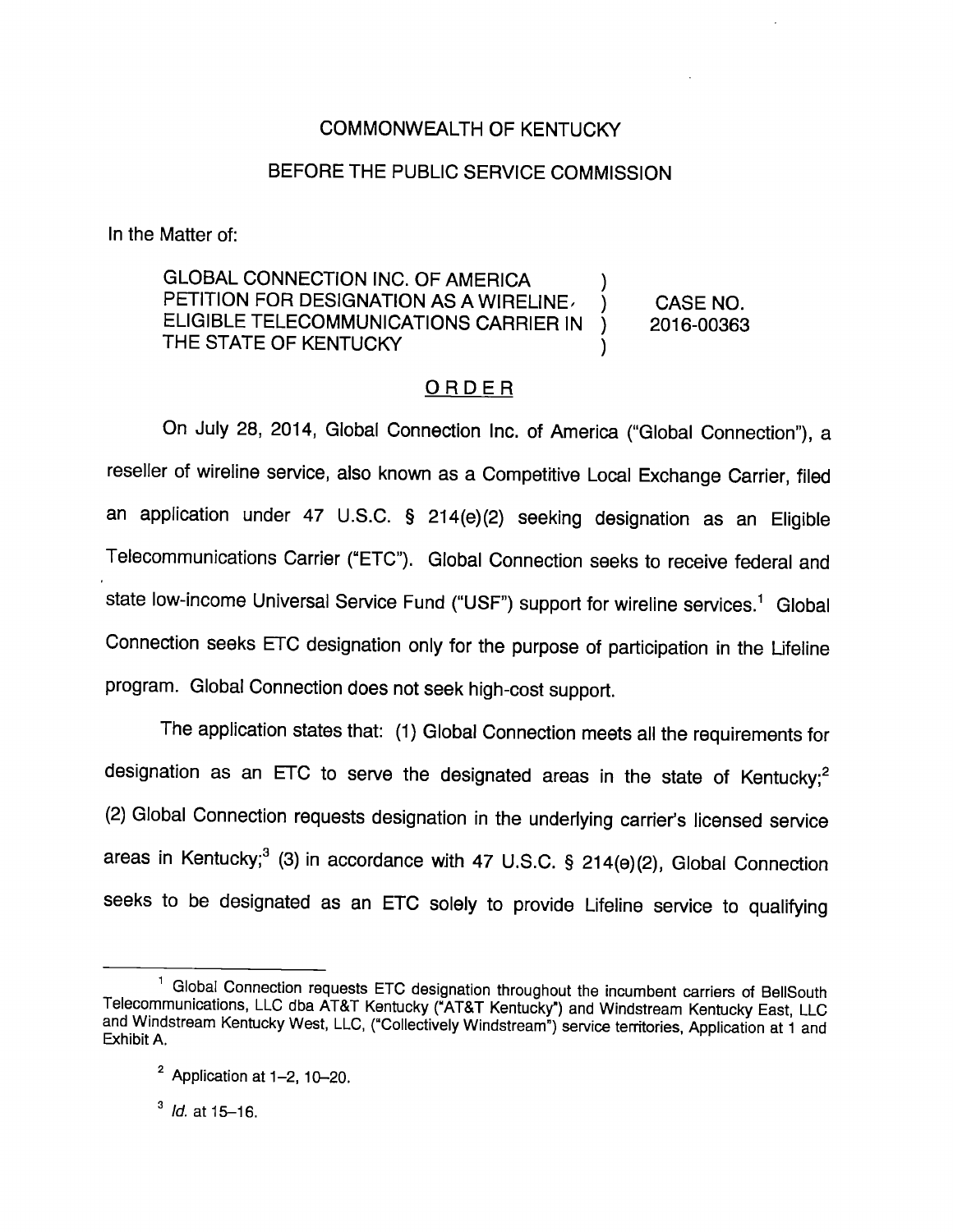customers in Kentucky;<sup>4</sup> and (4) designation of Global Connection as an ETC for the designated areas served in Kentucky will serve the public interest.<sup>5</sup>

Global Connection is an established wireline carrier, operating in over two dozen states, including Kentucky, and is already designated as a wireline ETC in nine states and as a wireless ETC in 24 jurisdictions.® The Commission designated Global Connection as a wireless ETC effective August 7, 2013, in Case No. 2013-00051.<sup>7</sup>

Global Connection is also operating in Kentucky as a wireline telecommunications provider and has the operational framework in place for provision of Lifeline services. Global Connection has been providing wireline Lifeline services in Kentucky for years through resale of the already-discounted Lifeline services of AT&T, but has not directly sought reimbursement from the federal or state universal service funds. Global Connection increased its Kentucky Lifeline and non-Lifeline customer base this past year with the acquisition of additional customers from Budget Prepay, Inc. Effective August 15, 2016, pursuant to a recent FCC decision, however, this Lifeline-through-resale arrangement ceased to be available.<sup>8</sup> Consequently, Global Connection desires to obtain designation from the Commission in order to re-enter the Lifeline sector as soon as possible. Global Connection states that it plans to offer low-

 $<sup>4</sup>$  *ld.* at 1.</sup>

 $<sup>5</sup>$  *ld.* at 21-22.</sup>

 $<sup>6</sup>$  *ld.* at 2.</sup>

<sup>&</sup>lt;sup>7</sup> Case No. 2013-00051, Application of Global Connection Inc. of America dba Stand Up<br>Wireless for Designation as an Eligible Telecommunications Carrier in the Commonwealth of Kentucky, (Ky. PSC Aug. 7, 2013).

<sup>&</sup>lt;sup>8</sup> See Lifeline and Link Up Reform and Modernization, Telecommunications Carriers Eligible for Universal Service Support, Connect American Fund, WO Docket Nos. 11-42, 09-197, 10-90, Second Further Notice of Proposed Rulemaking, Order on Reconsideration, Second Report and Order, and Memorandum Opinion and Order, FCC 15-71, 244, 249 (2015) (2015 Lifeline Second Report and Order) (limiting reimbursement through the federal Lifeline fund to carriers that directiy serve the end user Lifeline subscribers).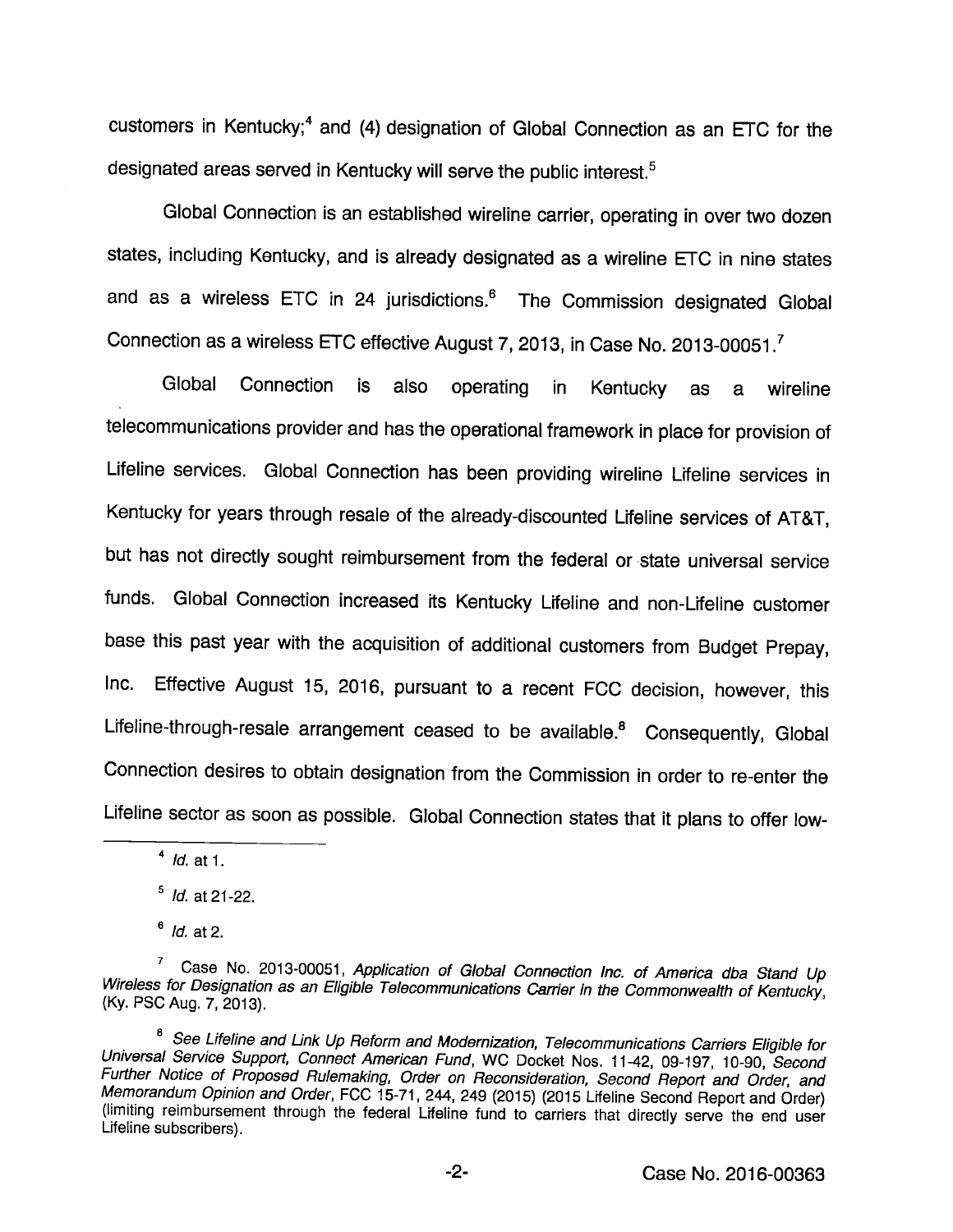income Kentucky consumers a valuable alternative choice of Lifeline provider, in particular by offering the increasingly rare option of wireline Lifeline services.

Global Connection will require customers to choose a plan upon enrollment. Customers may enroll by calling Global Connection's customer service center, by visiting its website, or in person at locations such as such as convenience and checkcashing stores. Global Connection currently has 13 such locations for enrollment in Kentucky, as well as more than 117 locations at Kentucky Kroger and Ace Cash Express stores that accept customer payments. Customers who enroll by phone are sent an application or certification form to complete, sign and return by electronic mall, fax, or U.S. mail along with a copy of the prospective customer's proof of eligibility. Customers enrolling online must complete, print and sign an application for return by electronic mall, fax, or U.S. mall, along with a copy of the prospective customer's proof of eligibility.®

The Commission requires that the Kentucky Universal Service support and the Kentucky Telecommunications Relay Service and Telecommunications Access Program support be collected for each wireline customer. Global Connection states that it will pay applicable federal, state, and local regulatory fees, including 911/E911 fees imposed on customers.<sup>10</sup> Global Connection states it will not collect service deposits for its plans and will not charge a number-portability fee for Lifeline accounts.<sup>11</sup> Global Connection will provide, at no charge, toll-limitation services for any plan that is not

 $11$  *Id.* 

 $\frac{9}{10}$  *Id.* at 16.

 $10$  *Id.* at 17.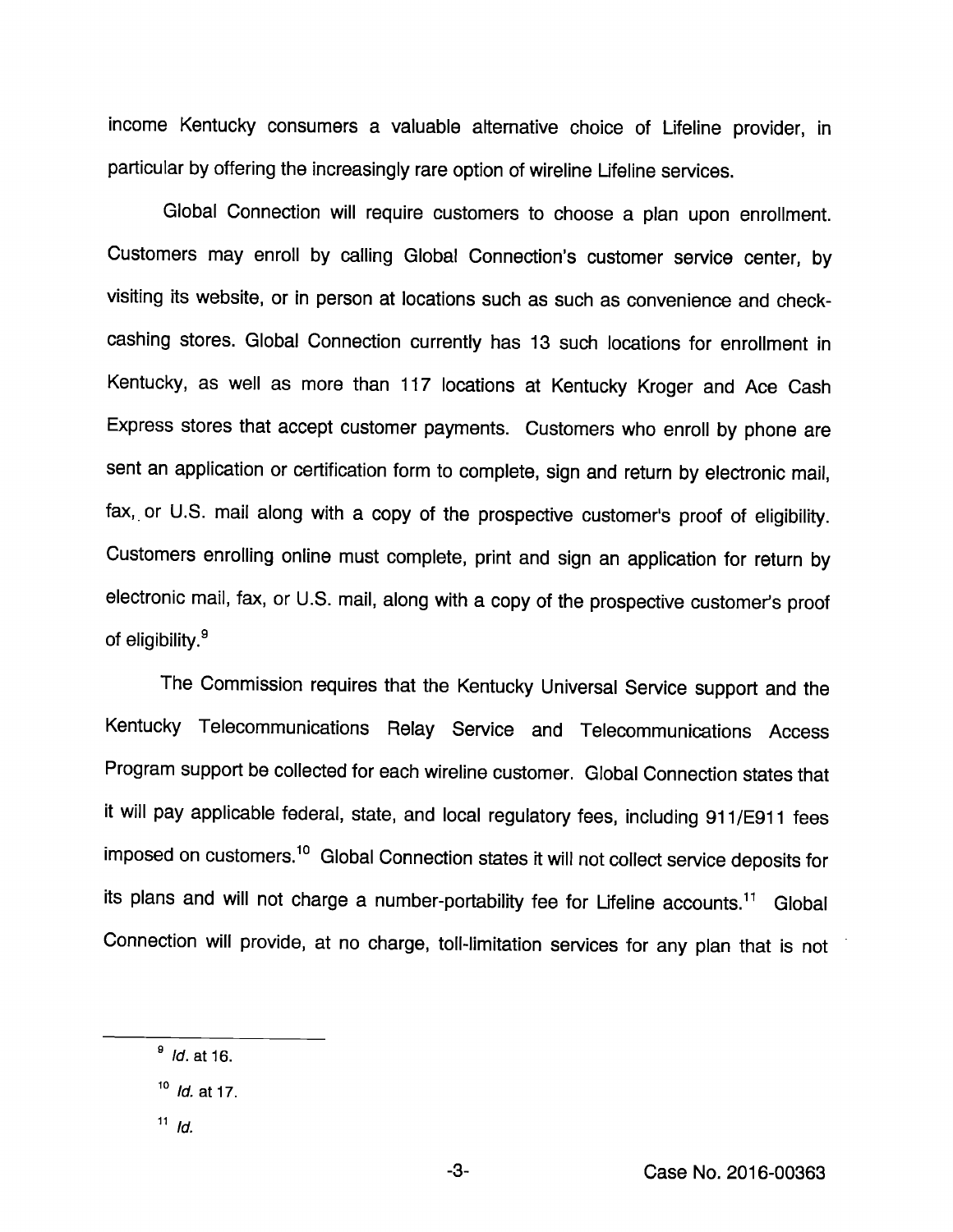prepaid or which will potentially apply additional charges for long distance calling.<sup>12</sup>

# Discussion

Pursuant to 47 U.S.C. § 254(e), "only an eligible telecommunications carrier designated under 47 U.S.C. § 214(e) shall be eligible to receive specific federal universal service support." Pursuant to 47 U.S.C. § 214(e)(1)(A) and (B), a common carrier designated as an ETC must offer the services supported by the federal universal service support mechanisms, using either its own facilities or a combination of its own facilities and resale of another carrier's services throughout its designated service area, and it must advertise the availability and charges for those services. Pursuant to 47 U.S.C. § 214(e)(2), state commissions bear the primary responsibility for performing ETC designations. Under the same section, the Commission may, with respect to an area served by a rural telephone company, and shall, in all other cases, designate more than one common carrier as an ETC for a designated service area, consistent with the public interest, convenience, and necessity, as long as the requesting carrier meets the requirements of 47 U.S.C. § 214(e)(1). Also, before designating an additional ETC for an area served by a rural telephone company, the Commission must determine that the designation is in the public interest.

## Requirements for ETC Designation bv the Federal

# Communications Commission ("FCC")

In 1997, the FCC issued a Public Notice setting forth the procedures a carrier must use when requesting designation as an ETC from the FCC. $13$  The Commission

 $12$  *Id.* at 9.

<sup>&</sup>lt;sup>13</sup> Procedures for FCC Designation of Eligible Telecommunications Carriers Pursuant to Section 214(e)(6) of the Communications Act, Public Notice, 12 FCC Rcd 22947, 22948 (1997) (Section 214(e)(6) Public Notice).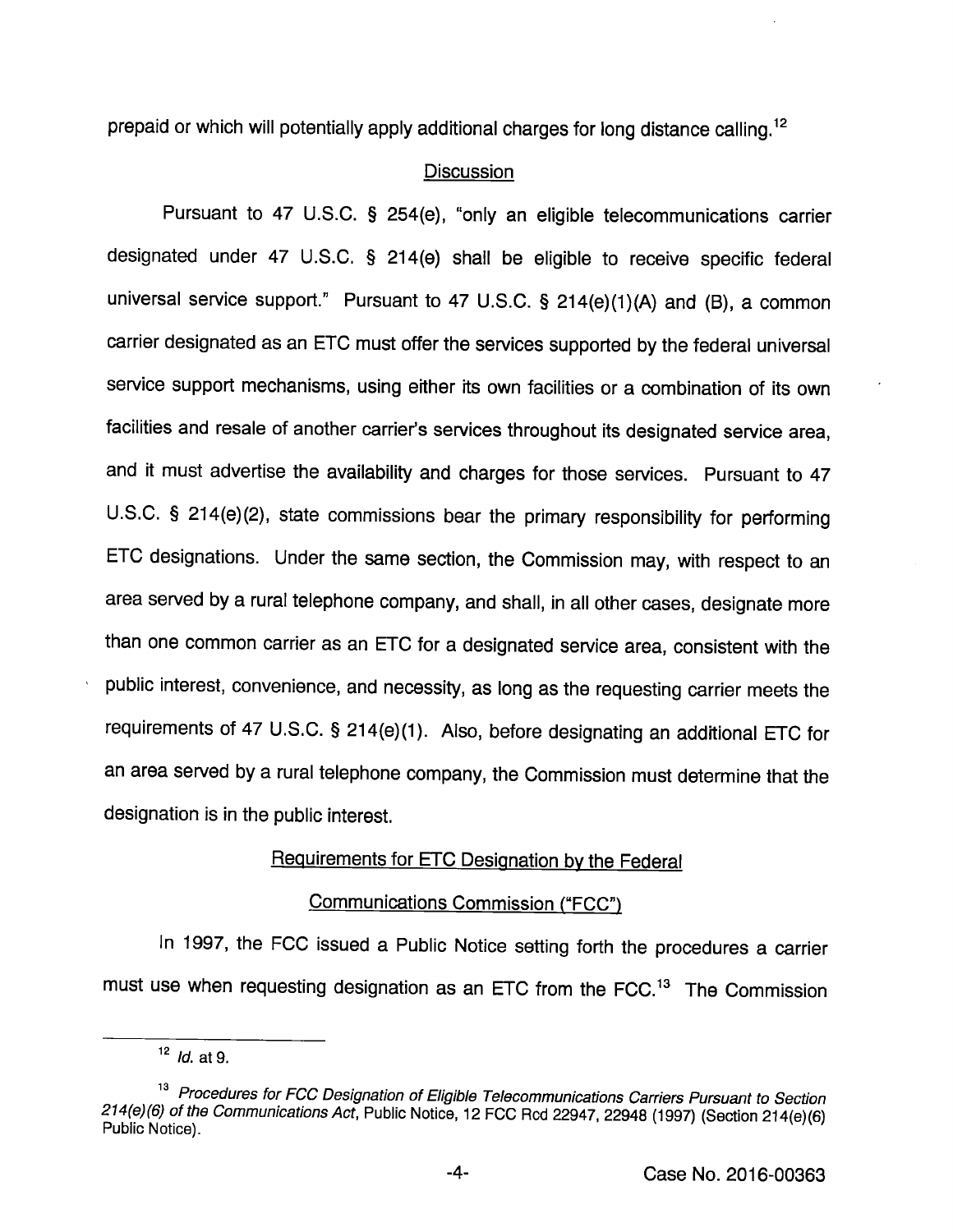likewise collects similar information pursuant to that Notice. A carrier seeking ETC designation must file a petition providing the following: (1) a certification that the petitioner offers all services designated for support by the Commission pursuant to 47 U.S.C. § 254(c); (2) certification that the petitioner offers the supported services using either its own facilities or a combination of its own facilities and resale of another carrier's services;<sup>14</sup> (3) a description of how the petitioner advertises the availability of the supported services and the charges therefore using media of general distribution; and (4) if the petitioner is not a rural telephone company, a detailed description of the geographic service area for which it requests designation as an ETC from the Commission.<sup>15</sup>

In addition, the FCC's rules require that in order to be designated as an ETC, a petitioner must: (1) certify that it will comply with the service requirements applicable to the support that it receives; (2) demonstrate its ability to remain functional in emergency situations; (3) demonstrate that it will satisfy applicable consumer-protection and service-quality standards; (4) demonstrate that it is financially and technically capable of providing the Lifeline service; and (5) submit information describing the terms and conditions of any voice telephony plans offered to Lifeline subscribers, including details on the number of minutes provided as part of the plan, additional charges, if any, for toll

 $-5-$ 

<sup>&</sup>lt;sup>14</sup> Lifeline Reform Order, FCC 12-11 at ¶ 368 (adopting a blanket forbearance of the facilities requirement of 47 U.S.C. §214(e)(1)(A) for non-facilities based carriers that seek limited ETC designation to participate in the Lifeline program) ("Lifeline Reform Order"). In the Matter of Lifeline and Link Up Reform and Modernization, WC Docket No. 11-42; Lifeline and Link Up, WC Docket No. 03-109; Federal-State Joint Board on Universal Service, CC Docket No. 96-45; Advancing Broadband Availability Through Digital Literacy Training, WC Docket No. 12-23; Report and Order and Further Notice of Proposed Rulemaking, Adopted: January 31, 2012; Released: Febmary 6, 2012.

 $15$  47 U.S.C. § 214(e)(6).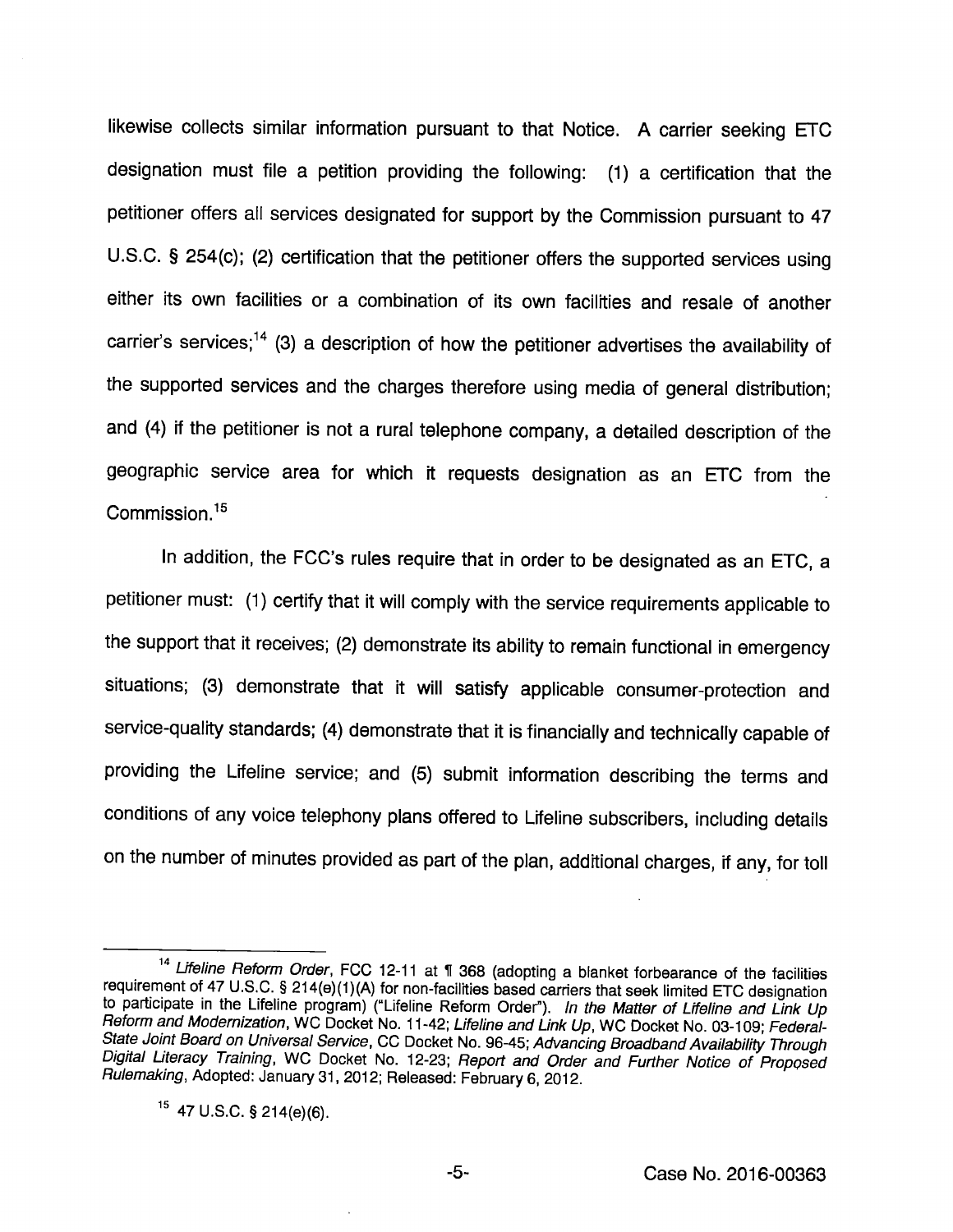calls, and rates for each such plan.<sup>16</sup>

Prior to designating an ETC pursuant to 47 U.S.C. § 214(e)(6), the Commission must determine whether such designation is in the public interest.<sup>17</sup> In determining the public interest, the Commission historically has considered the benefits of increased consumer choice and the unique advantages and disadvantages of the petitioner's service offering.

The federal universal service Lifeline program is designed to reduce the monthly cost of telecommunications service for qualifying consumers. The Lifeline program reimburses ETCs for providing qualifying low-income consumers with discounts of \$9.25 off the monthly cost of their telephone service.<sup>18</sup> The Kentucky Lifeline program currently provides additional reimbursement to ETCs for providing eligible consumers with discounts of up to an additional \$3.50 off the monthly cost of their telephone service.<sup>19</sup>

As described below. Global Connection has provided the Commission with the information required for designation as an ETC in the service area at issue. We find that the public interest supports such designation, subject to Global Connection's compliance with the representations and commitments made by Global Connection in its application and the FCC's rules. Global Connection must also comply with the conditions set forth in its compliance plan. $20$ 

47 C.F.R. §,54.403(a)(1).

<sup>47</sup> C.F.R. § 54.202(a).

 $17$  47 U.S.C. § 214(e)(6); and 47 C.F.R. § 54.202(b).

<sup>&</sup>lt;sup>19</sup> Administrative Case No. 360, An Inquiry into Universal Service and Funding Issues (Ky. PSC May 22, 1998), at 37, determining Kentucky USF support of \$3.50 per line per month.

<sup>&</sup>lt;sup>20</sup> Application at Exhibit B.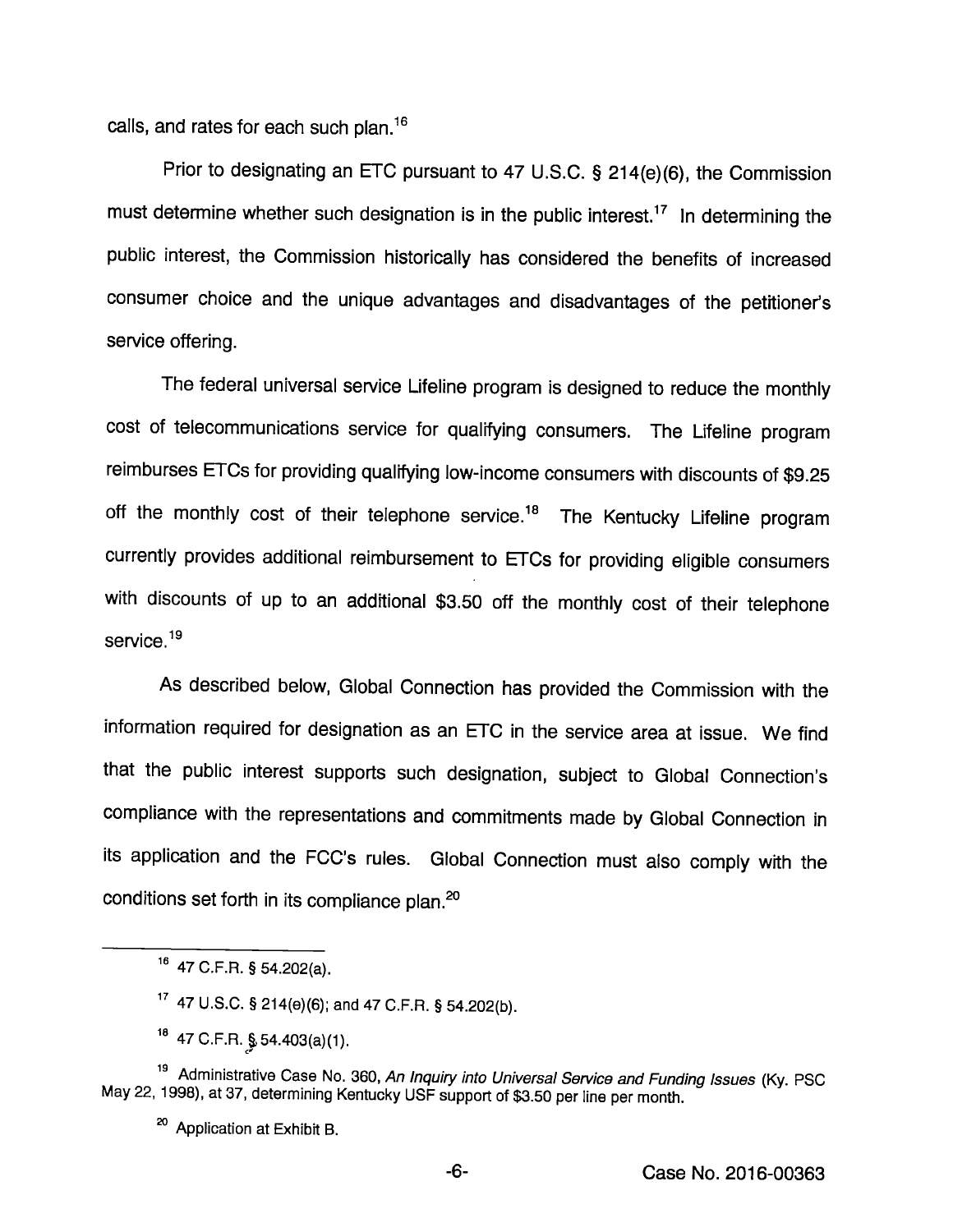# Offering the Services Designated for Support

Petitioners for ETC designation must certify that they offer all services designated for support by the Commission pursuant to 47 U.S.C. § 254(c). $^{21}$  Global Connection has demonstrated through the required certifications and related filings that it now offers, or will offer upon designation as a limited ETC, the voice telephony services supported by the Lifeline program. Global Connection certifies that it now provides, or will provide throughout its designated service area, the services and functionalities enumerated in 47 C.F.R. § 54.101(a) throughout the licensed service areas of its underlying carriers.<sup>22</sup>

# Offering the Supported Services Using a Carrier's Own Facilities

Generally, petitioners for ETC designation must certify that they will offer the supported services using either their own facilities or a combination of their own facilities and the resale of another carrier's services. $^{23}$  In its Lifeline Reform Order, $^{24}$  the FCC decided to forbear, on its own motion, from applying the facilities requirement of 47 U.S.C. § 214(e)(1)(A) to any telecommunications carrier that seeks limited ETC designation to participate in the Lifeline program, conditioned on the ETC's compliance with certain 911 requirements and the ETC's filing with and approval by the FCC of a

<sup>&</sup>lt;sup>21</sup> See 47 U.S.C. § 214(e)(1)(A); § 214(e)(6) Public Notice, 12 FCC Rcd at 22948, ¶ 2.

<sup>&</sup>lt;sup>22</sup> Specifically, Global Connection certifies that it provides voice telephony services supported by federal universal service support mechanisms, as set forth in 47 C.F.R. § 54.101, which includes: (1) voice-grade acces toll and non-toll calls in the pricing of service. See Lifeline Reform Order at 149.

<sup>&</sup>lt;sup>23</sup> 47 U.S.C. § 214(e)(6) Public Notice, 12 FCC Rcd at 22949; See also 47 U.S.C. § 214(e)(1)(A);<br>Petition of TracFone Wireline, Inc. for Forbearance from 47 U.S.C. § 214(e)(1)(A) and 47 C.F.R. §<br>54.201(i), CC Docket No. 9

<sup>&</sup>lt;sup>24</sup> See generally Lifeline Reform Order.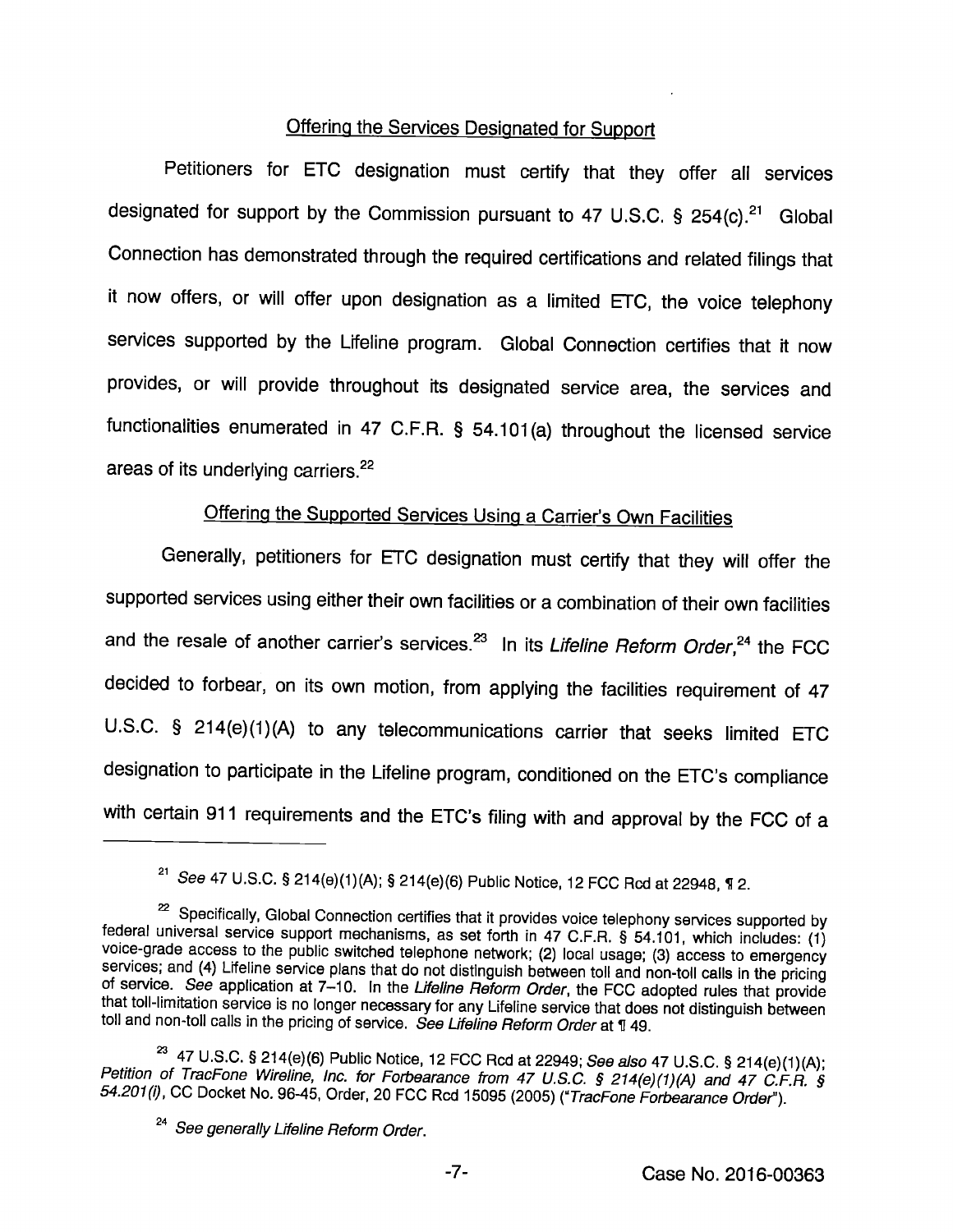compliance plan describing the ETC's adherence to certain protections prescribed by the FCC. Global Connection opted to pursue forbearance. On August 10, 2016, the FCC approved Global Connection's Compliance Plan ("Compliance Plan").<sup>25</sup> A copy of the approved Compliance Plan was included with the application as Exhibit B.

Global Connection, in its provision of wireline services, will offer resold services which Global Connection will obtain from its underlying wireline providers, AT&T Kentucky and Windstream. The service area of its underlying carrier allows Global Connection to provide coverage throughout many markets where eligible consumers need service. Through its service arrangements. Global Connection has shown it is able to offer all of the services and functionalities supported by the universal-service program, as detailed in 47 C.F.R. § 54.101 (a), throughout its service area.

#### Advertising Supported Services

Petitioners for ETC designation must advertise the availability of the supported services and the charges thereof using media of general distribution and provide a description of how they will do so.<sup>26</sup> Global Connection has committed to advertise the availability of the supported services using media of general distribution. $^{27}$  In addition, Global Connection has committed to advertising and promoting the availability of Lifeline services in a manner reasonably designed to reach those likely to qualify for Lifeline.<sup>28</sup> To increase accountability within the program and to target support where it is needed most, the FCC has adopted rules requiring ETCs to explain in their marketing

 $^{28}$  Id.

<sup>&</sup>lt;sup>25</sup> Lifeline and Link Up Reform and Modernization et al., WC Docket No. 11-42 et al., Public Notice, DA 16-905 (August 10, 2016).

 $^{26}$  47 U.S.C. § 214(e)(1)(B); § 214(e)(6) Public Notice, 12 FCC Rcd at 22949, ¶ 4.

<sup>&</sup>lt;sup>27</sup> Application at 12.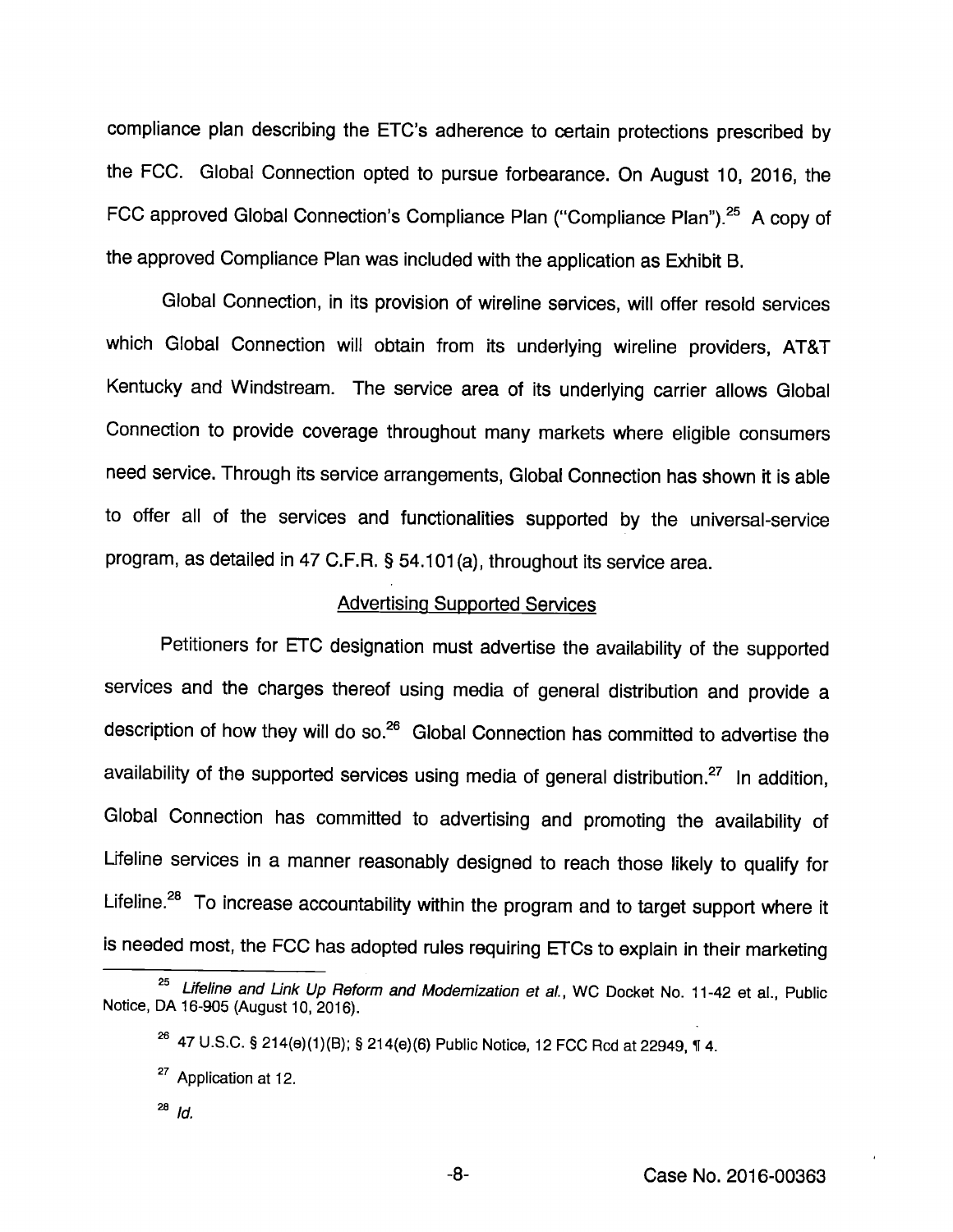materials that Lifeline service is a govemment benefit, that the individual must be eligible to receive the benefit, and that the consumer may receive no more than one benefit at a time from the program.<sup>29</sup> Global Connection has demonstrated its commitment to comply with these FCC rules regarding marketing of Lifeline service.<sup>30</sup>

#### Designated Service Areas

Petitioners for ETC designation must provide a detailed description of the geographic service area for which they seek designation.<sup>31</sup> In its application, Global Connection seeks designation as a limited ETC, eligible only for Lifeline support, in the exchanges of the incumbent local exchange carriers of its underlying carriers, AT&T Kentucky and Windstream.<sup>32</sup>

# Compliance with Applicable Service Requirements

Petitioners for ETC designation must certify that they will comply with all service requirements applicable to the support they receive. $33$  The Commission finds that Giobal Connection has demonstrated its commitment to comply with the FCC's Lifeline rules, and specifically, to comply with the rules regarding consumer enrollment and certification of eligibility.<sup>34</sup> The Commission also finds that Global Connection's sample Lifeline certification forms used for consumer enrollment, and attached as exhibits to its

- <sup>32</sup> Application at 6 and Exhibit A.
- $33$  47 C.F.R. § 54.202(a)(1)(i).
- $34$  Application at 15-17.

-9-

 $^{\text{29}}$  Lifeline Reform Order at ¶¶ 274-77; 47 C.F.R. § 54.405.

<sup>30</sup> Application at 11-12.

 $31$  Section 214(e)(6), Public Notice, 12 FCC Rcd at 22949, 15.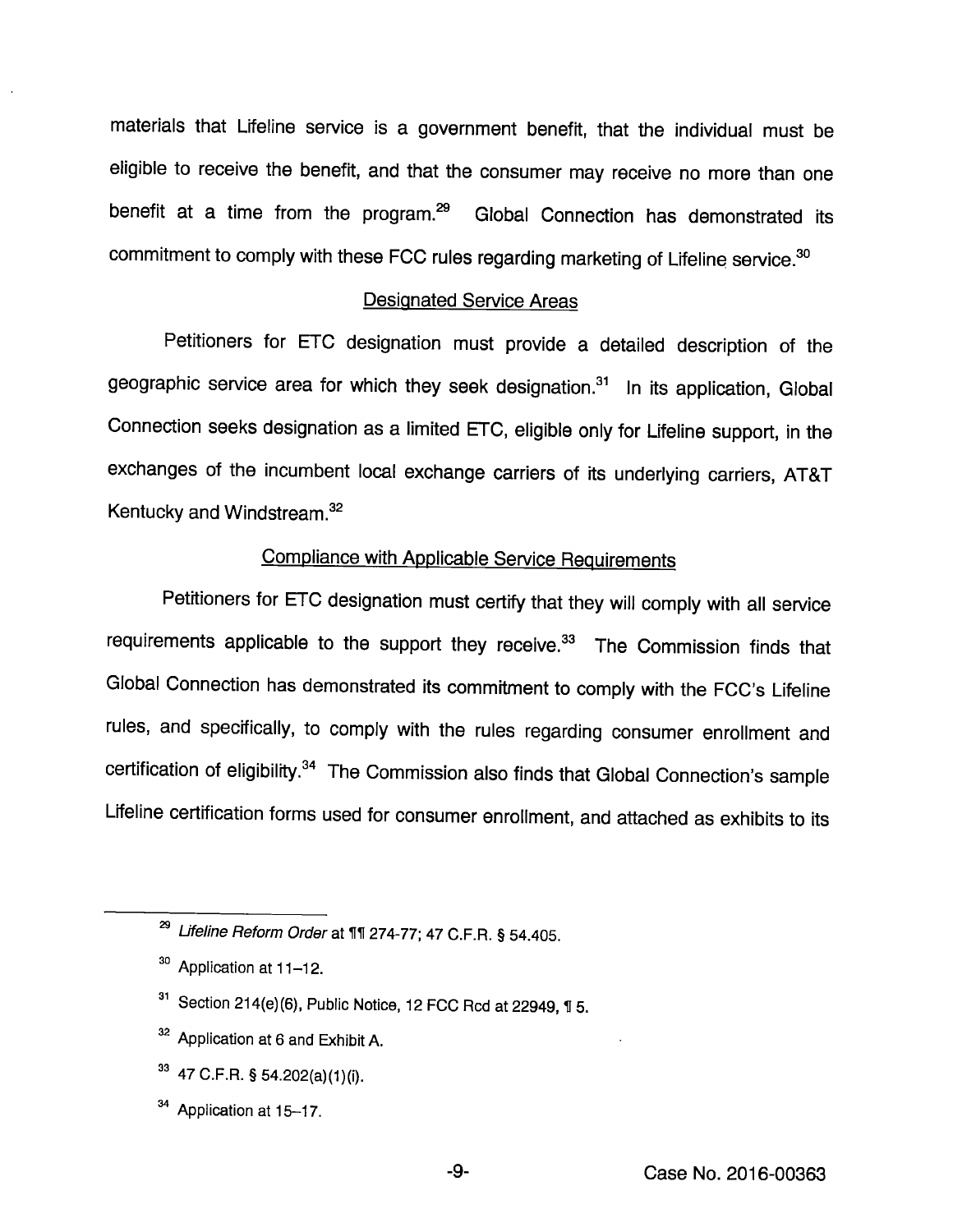application, satisfy the FCC's rules. $35$ 

# Ability to Remain Functional in Emergency Situations

Petitioners for ETC designation must demonstrate their ability to remain functional in emergency situations. $36$  Global Connection provides service to its customers through other carriers; therefore, it is able to proyide to its customers the same ability to remain functional in emergency situations as is currently proyided by its underlying wireline proyiders to their respectiye customers. Such service includes access to a reasonable amount of back-up power to ensure functionality without an external power source, re-routing of traffic around damaged facilities, and the capability of managing traffic spikes resulting from emergency situations. The Commission finds that Global Connection has demonstrated its ability to remain functional in emergency situations. $37$ 

# Satisfaction of Applicable Consumer Protection and Service-Quality Standards

Petitioners for ETC designation must demonstrate that they will satisfy applicable consumer-protection and service-quality standards.<sup>38</sup> Global Connection has committed to providing applicable consumer-protection and service-quality standards, including protection of customer information and certifying compliance with the FCC on an annual basis.<sup>39</sup> The Commission finds that Global Connection's commitments

 $38$  47 C.F.R. § 54.202(a)(3).

<sup>&</sup>lt;sup>35</sup> Id. at Exhibit B; 47 C.F.R. § 54.410 (setting forth the Commission rules on subscriber eligibility determination and certification); and Lifeline Reform Order at Appendix C (setting forth certification requirements for Lifeline subscribers).

 $^{36}$  47 C.F.R. § 54.202(a)(2).

<sup>&</sup>lt;sup>37</sup> Application at 13.

 $39$  Application at 13; See also 47 C.F.R. § 54.202(a)(3).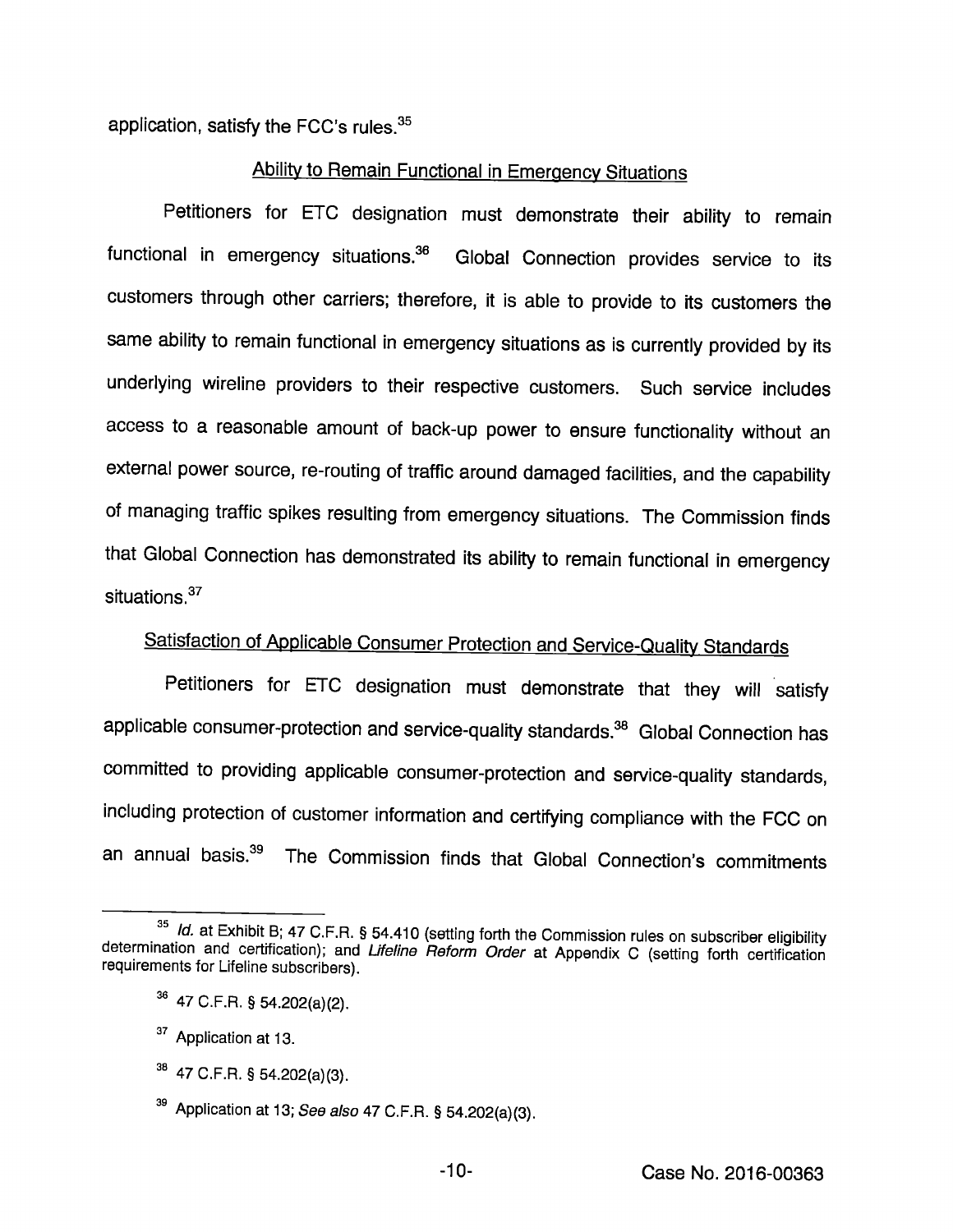provide sufficient consumer protection and service quality to consumers.

# Financial and Technical Capability

Petitioners for ETC designation must demonstrate that they are financially and technically capable of providing Lifeline-supported services.<sup>40</sup> Global Connection states that it has been providing services for over 17 years. Global Connection is authorized to provide wireline service in over two dozen states. Global Connection states that it provides both Lifeline and non-Lifelines services to customers and is therefore not dependent on universal service revenues alone. Global Connection also has the support of majority owner, Milestone Partners, a private equity firm.<sup>41</sup> Based on the foregoing, the Commission finds that Global Connection is financially and technically capable of providing Lifeline-supported services.

# Information Regarding the Terms and Conditions of Lifeline Plans

Petitioners for ETC designation must submit information regarding the terms and conditions of any voice telephony plans they offer to Lifeline subscribers.<sup>42</sup> Global Connection plans to offer a variety of wireline Lifeline plans. The basic wireline Lifeline plan will include unlimited local calling. The advantage package which will include 100 minutes of long-distance and caller ID and call waiting. The premium package will include 100 minutes of long-distance and caller ID, call waiting, call forwarding, call return, three-way calling, call blocking, and call trace. Additional minutes of long distance may be purchased at the rate of \$5.00 per 250 minutes or unlimited for

 $40$  47 C.F.R. § 54.202(a)(4); See also Lifeline Reform Order at ¶ 387.

<sup>&</sup>lt;sup>41</sup> Application at 14-15 and Exhibit C.

 $42$  47 C.F.R. § 54.202(a)(5).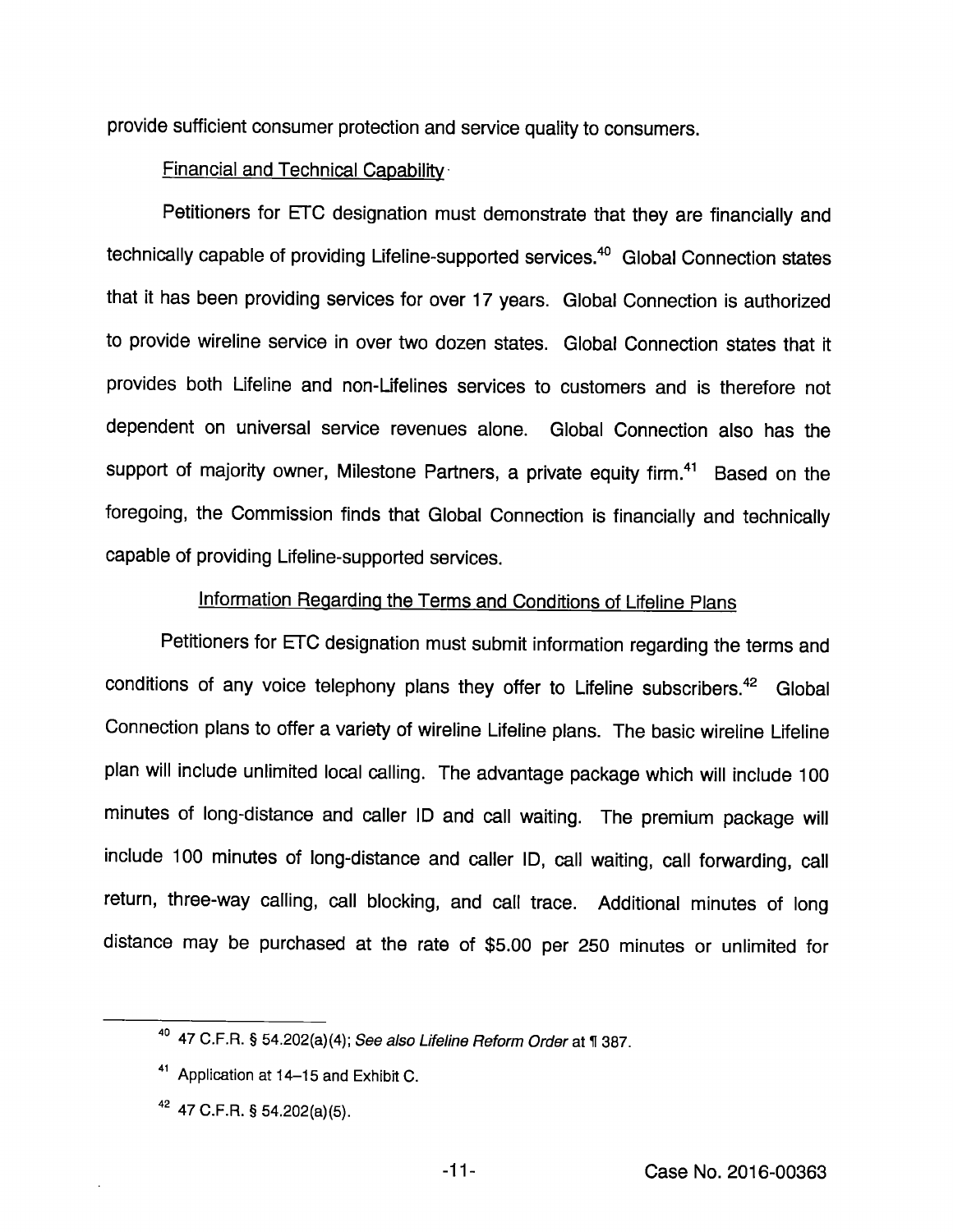\$10.00.<sup>43</sup> Global Connection does not conduct credit checks or require service contracts.<sup>44</sup> Global Connection will reduce its tariffed rate of service by the federal Lifeline discount of \$9.25 and the state-funded discount of \$3.50. Based on the foregoing, the Commission finds that Global Connection offers plans that will serve Lifeline customers.

#### Public Interest Analvsis

Prior to designating an ETC, the Commission must determine whether such designation is in the public interest.<sup>45</sup> We find that Global Connection offers Lifeline plans that will provide a variety of benefits to Lifeline-eligible consumers, including increased consumer choice, and high-quality service offerings. New entrants in the landline Lifeline service market should incent existing ETCs to offer better service and terms to their subscribers.

Global Connection will provide competitive wireline services throughout its service area in Kentucky. Global Connection is a reseller of wireline service, and it will offer all of the services and functionalities detailed in 47 C.F.R. § 54.101(a), ensuring that Global Connection can provide services to customers throughout the service area. $46$ 

The Commission recognizes that the designation of Global Connection as an ETC also creates competitive pressure for other wireline and wireless providers that are designated as ETCs within the proposed service areas. In order to remain competitive

<sup>43</sup> Application at 6-7.

 $^{44}$  *Id.* at 6.

<sup>&</sup>lt;sup>45</sup> See 47 U.S.C. § 214(e)(6); and 47 C.F.R. § 54.202(b).

<sup>&</sup>lt;sup>46</sup> Application at 4, 16.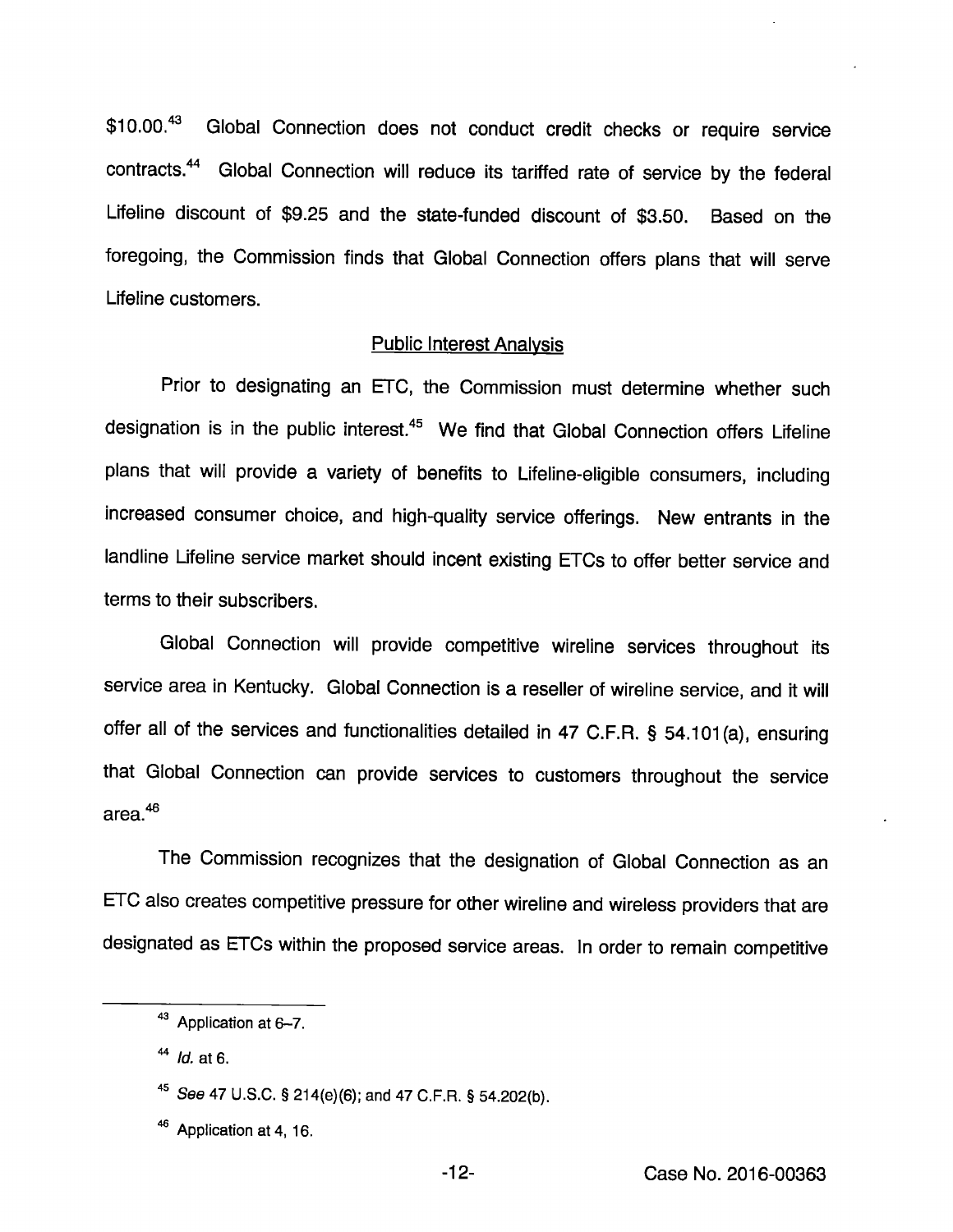in low-income markets, all providers will have greater incentive to improve coverage and customer service, increase service offerings, and lower prices. Consistent with federal law, the designation benefits consumers by allowing Global Connection to offer the services designated for support at rates that are "just, reasonable, and affordable."<sup>47</sup> Global Connection plans to offer affordable wireline telecommunications service to qualified low-income consumers at a prepaid fiat rate so that consumers may manage their telecommunications costs, and they will have the ability to control long-distance costs with prepaid plans as well.<sup>48</sup>

In order to promote public safety and safeguard against waste, fraud, and abuse in the Lifeline program, the Commission finds it necessary to require Global Connection to comply with certain conditions. The designation of Global Connection as a limited ETC is conditioned on Global Connection's compliance with: (1) the representations and commitments made by Global Connection in its ETC application and its Compliance Plan; and (2) the FCC rules, including those adopted by the FCC in the Lifeline Reform Order and the Third Report and Order, Further Report and Order, and Order on Reconsideration Adopted March 31, 2016."®

Subject to the above-stated conditions, the Commission finds that designating Global Connection as an ETC eligible only to receive Lifeline support is in the public interest.

<sup>47</sup> U.S.C.§ 254(b)(1).

<sup>48</sup> Application at 18.

<sup>&</sup>lt;sup>49</sup> See generally Lifeline Reform Order and In the Matter of Lifeline and Link Up Reform and Modernization, Telecommunications Carriers Eligible for Universal Service Support, Connect America Fund, WC Docket No. 11-42, WC Docket No. 00-197, WC Docket No. 10-90, Third Report and Order, Further Report and Order, and Order on Reconsideration, FCC 16-38 (rel. Apr. 27, 2106) ("Third Report and Order").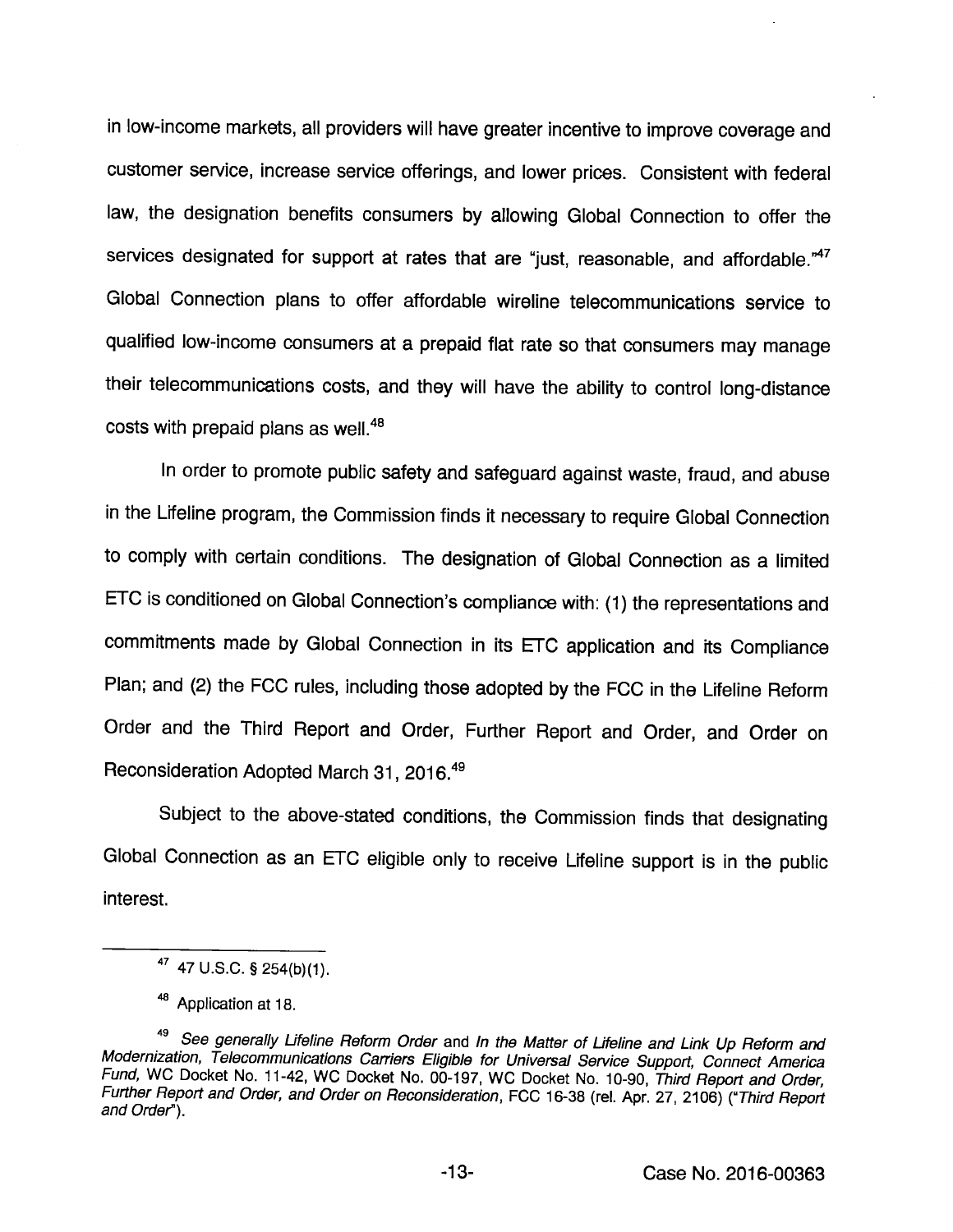#### Regulatory Oversight

Under 47 U.S.C. § 254(e), petitioners are required to use the specific universalservice support they receive "only for the provision, maintenance, and upgrading of facilities and services for which the support is intended. $^{50}$  An ETC receiving Lifeline support uses that support as intended when it reduces the price of its telecommunications services by the amount of the support for the eligible consumer. $51$ 

As previously noted. Global Connection has an FCC-approved compliance plan that currently governs its provision of Lifeline service.<sup>52</sup> In providing Lifeline services pursuant to the conditional ETC designation granted herein. Global Connection must comply with the measures described in its existing compliance plan and in its application, as well as the FCC's rules.

Finally, we note that the Commission or the FCC may institute an inquiry on its own motion to examine the petitioner's records and documentation to ensure that the universal-service support it receives is being used for the purpose intended.<sup>53</sup> The petitioner is required to provide such records and documentation to the Commission, the FCC, or Universal Service Administration Company ("USAC") upon request. We further emphasize that, if the petitioner fails to fulfill the requirements of the Act, the FCC's rules, or the terms of this Order after it begins receiving universal-service support, the Commission may exercise its authority to revoke such petitioner's ETC

<sup>47</sup> U.S.C. § 254(e). We note that because petitioners are not eligible to receive federal universal service high-cost support, they are not required to file reports and certifications pursuant to 47 C.F.R § 54.313.

<sup>&</sup>lt;sup>51</sup> See TracFone Forbearance Order, 20 FCC Rcd at 15105-06, 1 26.

<sup>&</sup>lt;sup>52</sup> Lifeline and Link Up Reform and Modernization et al., WC Docket No. 11-42 et al., Public Notice, DA 12-828 (December 26, 2012).

<sup>53</sup> 47 U.S.C. §§ 220, 403.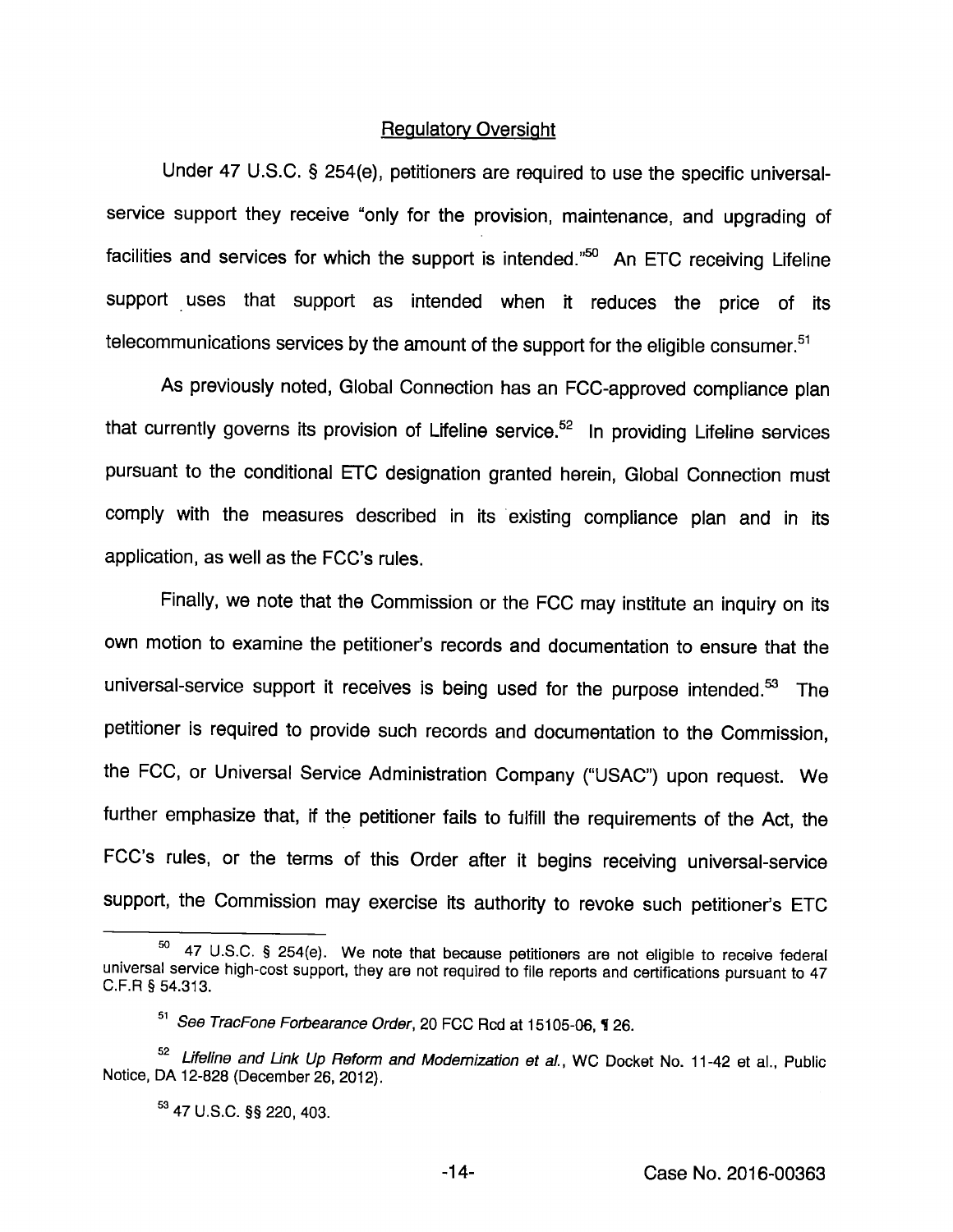designation.<sup>54</sup> The FCC also may assess forfeitures for violations of FCC rules and orders.<sup>55</sup>

## Annual Certification and Verification

Each year Global Connection will require all Lifeline subscribers to recertify their head of household status, certify that only one Lifeline discount is received at their household, and document their continued program eligibility for Lifeline in accordance with the annual Lifeline Certification and Verification for USAC that is due annually.<sup>56</sup> The Commission finds that Global Connection's plan to meet the annual certification and verification requirements is in accordance with the FCC's requirements.<sup>57</sup>

The Commission, having reviewed the evidence of record and having been otherwise sufficiently advised, HEREBY ORDERS that:

1. The designation of Global Connection as a limited ETC is conditioned on Global Connection's compliance with: (1) the representations and commitments made by Global Connection in its ETC application and its Compliance Plan; and (2) the FCC rules, including those adopted by the FCC in the Lifeline Reform Order.

2. Global Connection is designated as a limited ETC for the purpose of offering Lifeline service only in the underlying carrier's licensed service area in Kentucky.

3. During the current certification period. Global Connection shall be eligible to receive federal and state USE support for Lifeline.

See Federal-State Joint Board on Universal Service; Western Wireline Corp. Petition for Preemption of an Order of the South Dakota Public Utilities Commission, CC Docket No. 96-45, Declaratory Ruling, 15 FCC Rcd 15168, 15174, ¶ 15 (2000); See also 47 U.S.C. § 254(e).

 $^{55}$  See 47 U.S.C. § 503(b).

Case No. 2012-00146, Lifeline Reform (Ky. PSC May 1, 2012).

<sup>&</sup>lt;sup>57</sup> Application at 15-17.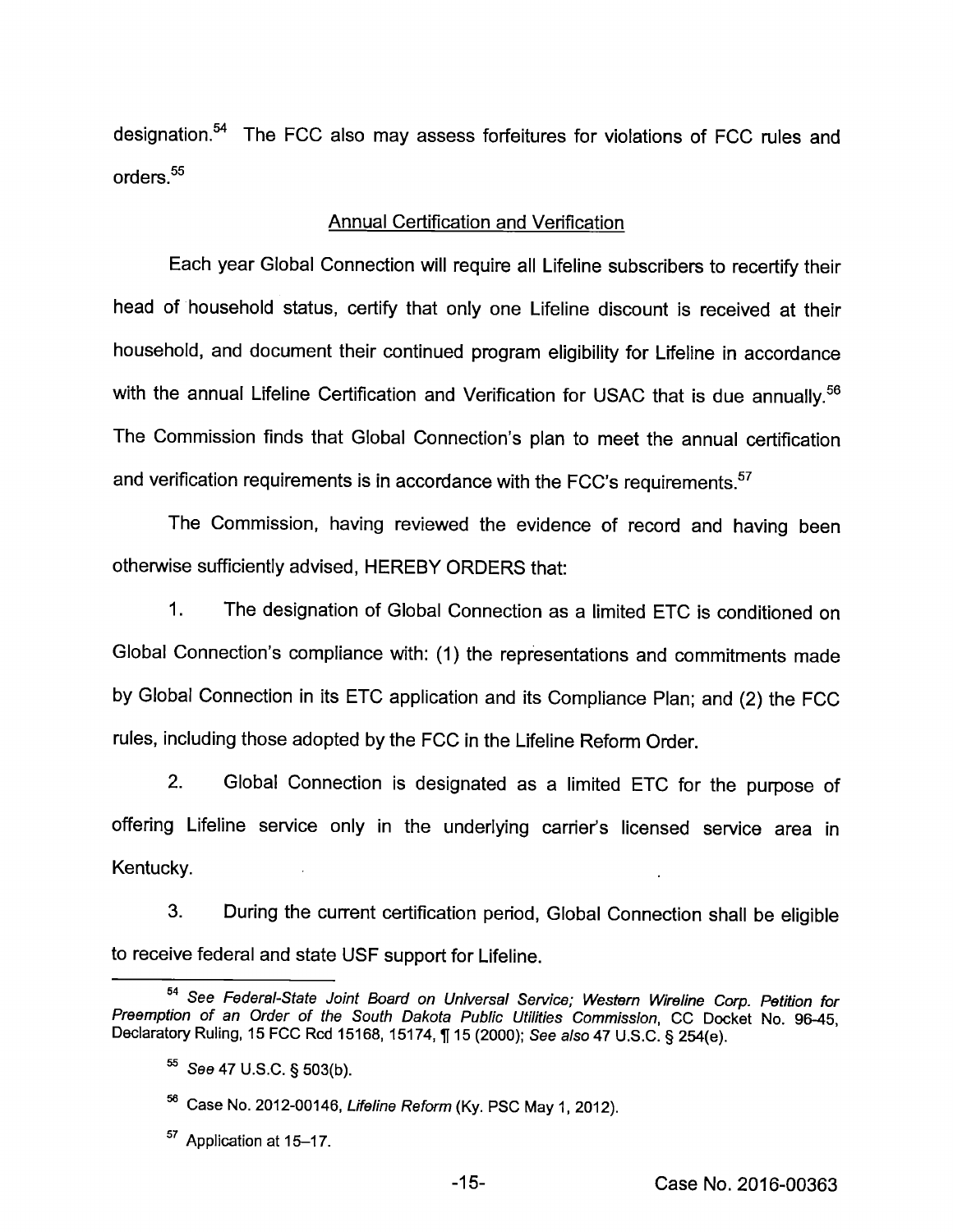4. Global Connection shall advertise the availability of and charges for these services using media of general distribution.

5. Global Connection shall comply with the FCC's annual certification process for Lifeline customers.

6. Global Connection is a utility under the definitions contained in KRS 278.010(3) and shall include revenue generated from the sale of intrastate wireline service, including Lifeline revenues, in its reports filed pursuant to KRS 278.140.

7. Global Connection shall file its specific Lifeline plan for Kentucky subscribers and revise its tariff within 20 days of the date of this Order.

8. A copy of this Order shall be served upon the FCC and the USAC.

By the Commission



ATTEST:

athews

Executive Director

Case No. 2016-00363